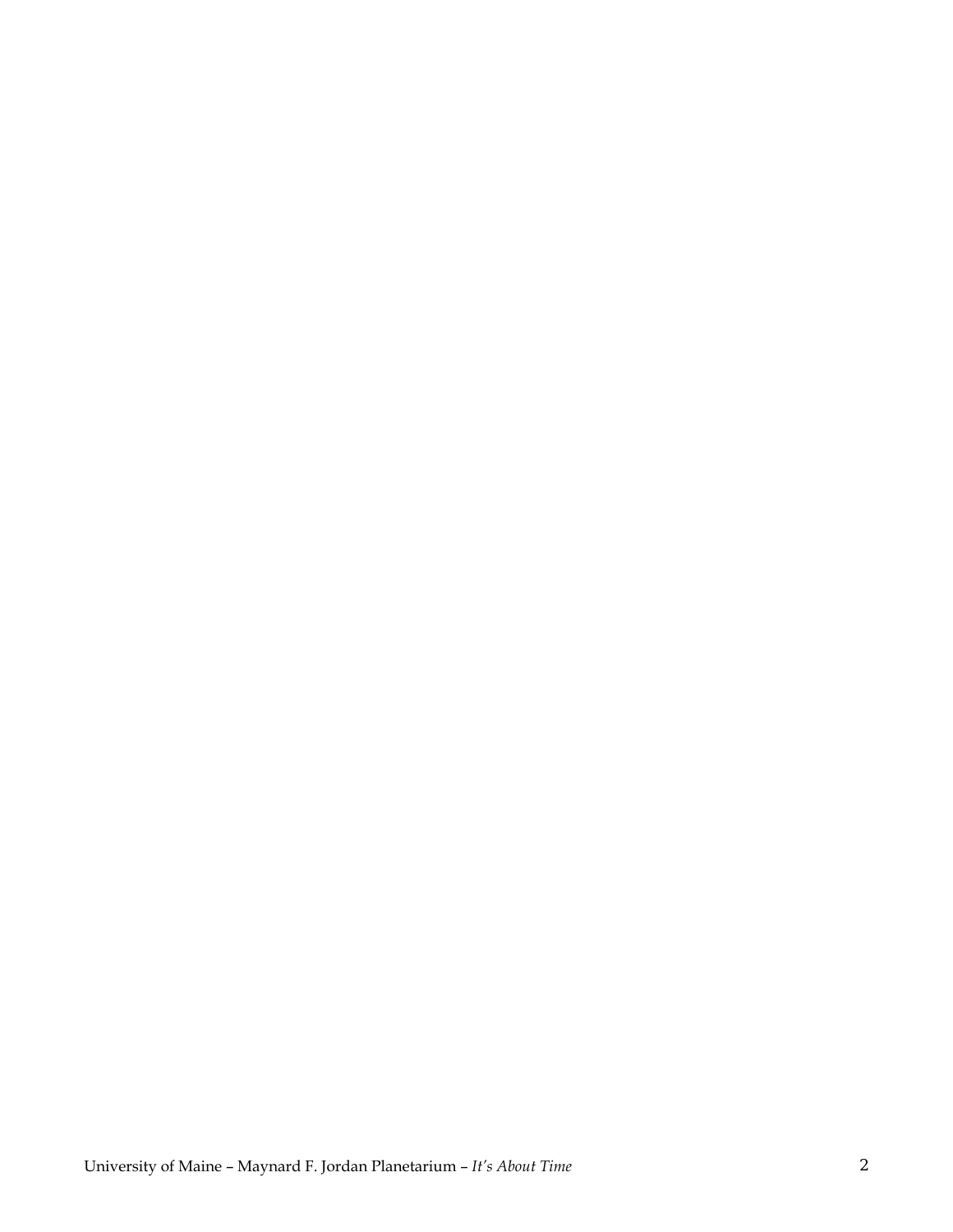# Cosmic Classroom



 Looking for fun and interesting space activities? The planetarium staff has prepared a collection of materials we call the Cosmic Classroom for you to use before and/or after your visit. These materials are entirely for use at your own discretion and are not intended to be required curricula or a prerequisite to any planetarium visit. The Cosmic Classroom is one more way that the Jordan Planetarium extends its resources to help the front line teacher and support the teaching of astronomy and space science in Maine schools.

 The lessons in this Cosmic Classroom have been edited and selected for the range of ages/grades that might attend a showing of this program at the Jordan Planetarium. Those activities that are not focused at your students may be adapted up or down in level. Our staff has invested the time to key these materials to the State of Maine Learning Results in order to save you time.

 The State of Maine Learning Results performance indicators have been identified and listed for the program, the Cosmic Classroom as a package, and each individual activity within the package. The guide also includes related vocabulary and a list of other available resources including links to the virtual universe. We intend to support educators, so if there are additions or changes that you think would improve, PLEASE let us know.

Thank you, and may the stars light your way.

## The Maynard F. Jordan Planetarium Staff

# The Program – It's About Time

 A second, a minute, an hour, a day, a week, a month, a year, a decade, a century, all measure time. It's About Time takes you up from the top of Mt. Kilimanjaro to an orbiting geosynchronous space station. As the Earth gets smaller below you, your clocks stay the same, and we view the changes that days and seasons cause on earth. This show talks about the cycles that rule our planet and our lives, and ends with the entire time since the Big Bang compressed into a single day.

 We are very glad that you have chosen to visit our planetarium with your group. We hope that this guide will help you prepare your group, or help you review their experience at the University of Maine's sky theater.

# State of Maine Learning Results Guiding Principles

 The lessons in this guide, in combination with The Magical Millennium Tour, will help students to work towards some of the Guiding Principles set forth by the State of Maine Learning Results. By the simple act of visiting the planetarium, students of all ages open an avenue for self-directed lifelong learning. A field trip encourages students to think about learning from all environments including those beyond the schoolyard. A Jordan Planetarium visit also introduces visitors to the campus of the largest post-secondary school in Maine and encourages them to think of this as a place which holds opportunities for their future education, enjoyment and success.

Other sites on the University campus, including three museums, explore a variety of subjects, and the Visitors Center is always willing to arrange tours of the campus. A field trip can contribute to many different disciplines of the school curriculum and demonstrate that science is not separate from art, from mathematics, from history, etc. The world is not segregated into neat little boxes with labels such as social studies and science. A field trip is an opportunity for learning in an interdisciplinary setting, to bring it all together and to start the process of thinking. For a more complete discussion of field trips, please visit the Jordan Planetarium web site.

If used in its entirety and accompanied by the Planetarium visit this guide will help students to:

#### Become **a clear and effective communicator** through

- A. oral expression such as class discussions, and written presentations
- B. listening to classmates while doing group work, cooperation, and record keeping.

## Become **a self-directed and life long learner** by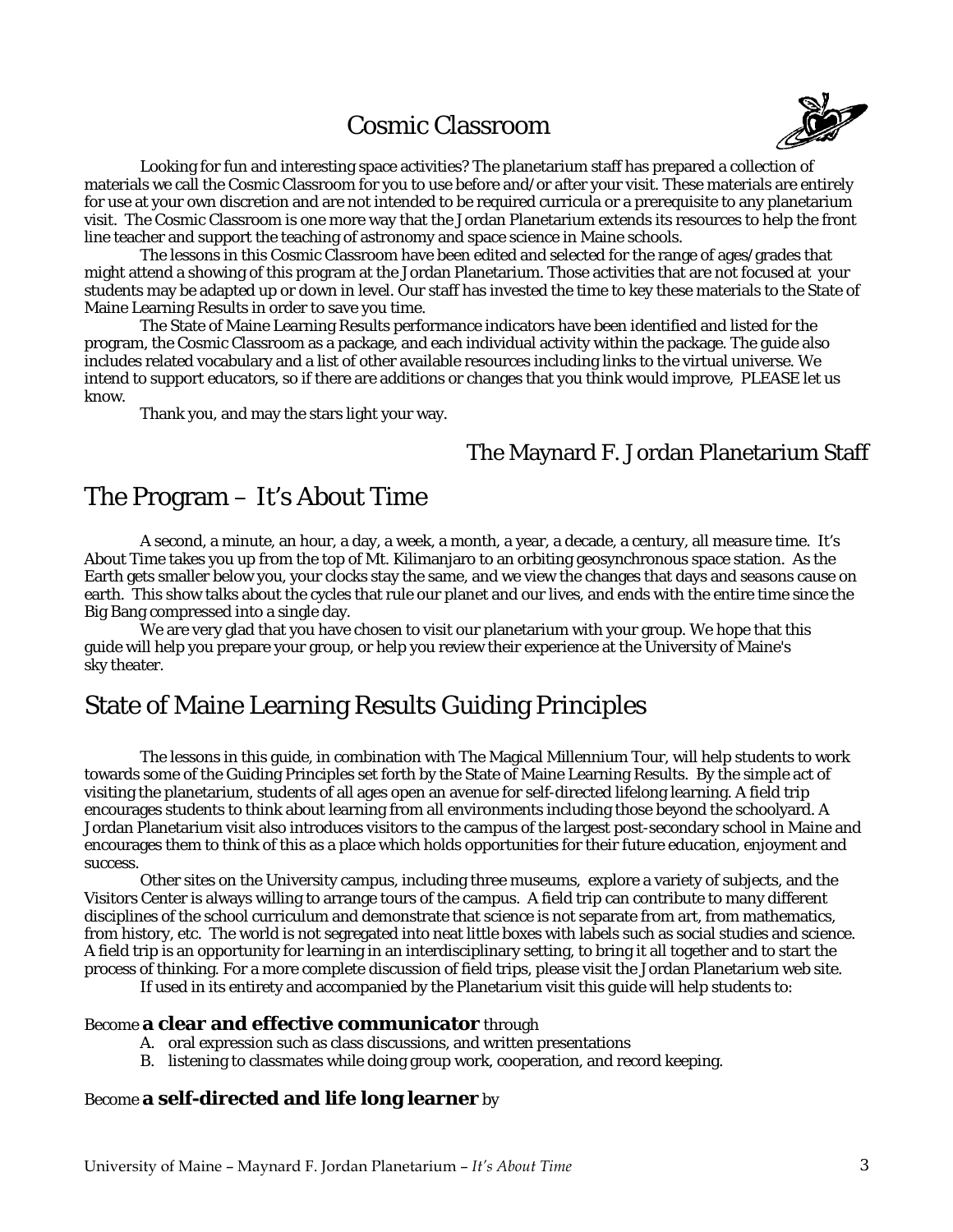- A. introducing students to career and educational opportunities at the University of Maine and the Maynard F. Jordan Planetarium.
- B. encouraging students to go further into the study of the subject at hand, and explore the question of "what if?"
- C. giving students a chance to use a variety of resources for gathering information

## Become **a creative and practical problem solver** by

- A. asking students to observe phenomena and problems, and present solutions
- B. urging students to ask extending questions and find answers to those questions
- C. developing and applying problem solving techniques
- D. encouraging alternative outcomes and solutions to presented problems

#### Become **a collaborative and quality worker** through

- A. an understanding of the teamwork necessary to complete tasks
- B. applying that understanding and working effectively in assigned groups
- C. demonstrating a concern for the quality and accuracy needed to complete an activity

## Become **an integrative and informed thinker** by

- A. applying concepts learned in one subject area to solve problems and answer questions in another
- B. participating in class discussion

# State of Maine Learning Results Performance Indicators

 In conjunction with the Maynard F. Jordan Planetarium show The Magical Millennium Tour this guide will help you meet the following State of Maine Learning Results Performance Indicators in your classroom.

# Grades 3-4

## **Science and Technology –**

G. Universe

#1. Illustrate the relative positions of the Sun, moon, and planets.

- #2. Trace the source of the Earth's heat and light energy to the Sun.
- #3. Describe the Earth's rotation on its axis and its revolution around the Sun.
- #4. Explore the relationship between Earth and its moon.

#### J. Inquiry and Problem Solving

#1. Make accurate observations using appropriate tools and units of measure.

#3. Use results in a purposeful way.

#### L. Communication

#3. Reflect on work in science and technology using such activities as discussions, journals, and selfassessment.

## **Mathematics**

- F. Measurement
	- #1. Solve and justify solutions to real life problems involving the measurement of time, length, area, perimeter, weight, temperature, mass, capacity, and volume.

## **English Language Arts –**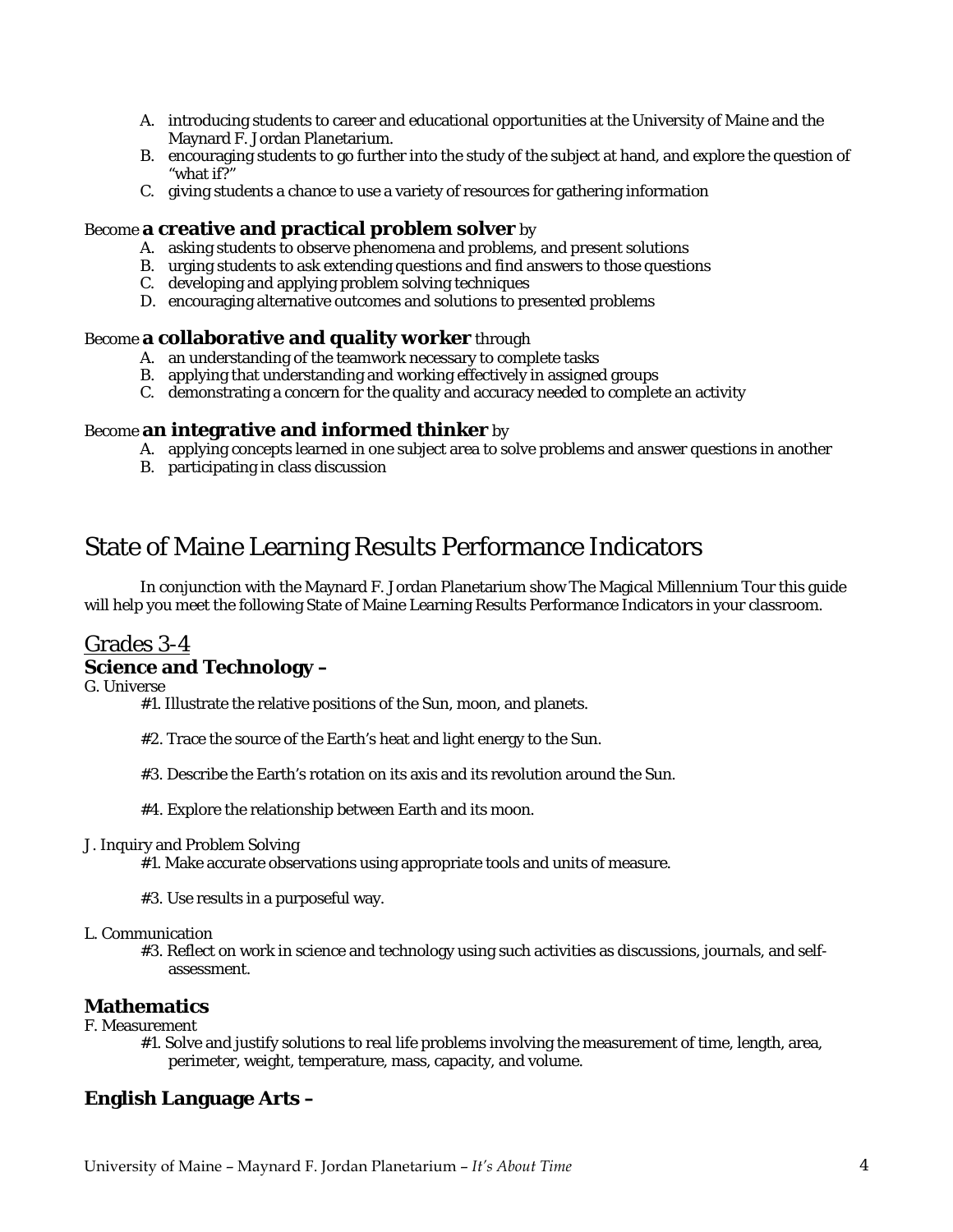B. Literature and Culture

#3. Respond to speakers in a variety of ways.

# Grades 5-8 **Science and Technology -**

G. Universe

- #1. Compare past and present knowledge about characteristics of stars and explain how people have learned about them.
- #3. Compare and contrast distances and the time required to travel those distances on Earth, in the solar system, in the galaxy, and between galaxies.
- # 5. Describe the motions of moons, planets, stars, solar systems, and galaxies.

# Secondary **Science and Technology -**

G. Universe

#3. Explain how astronomers measure interstellar distances.

# Performance Indicators Snapshot

| <b>The Show</b>  | G. Grades 3-4<br><b>Science and Technology</b><br>G. #1, #2, #3, #4<br><b>Mathematics</b><br>F. #1<br>English Language Arts                                                                                           |
|------------------|-----------------------------------------------------------------------------------------------------------------------------------------------------------------------------------------------------------------------|
|                  | $B. \#3$<br><b>Grades 5-8</b><br><b>Science and Technology</b><br>$G. \#3$                                                                                                                                            |
| <b>The Guide</b> | <b>Grades 3-4</b><br><b>Science and Technology</b><br>G. #1, #3, #4, J. #3, L. #3<br><b>Grades 5-8</b><br><b>Science and Technology</b><br>G. #1, #3, #5<br><b>Secondary</b><br><b>Science and Technology</b><br>G.#3 |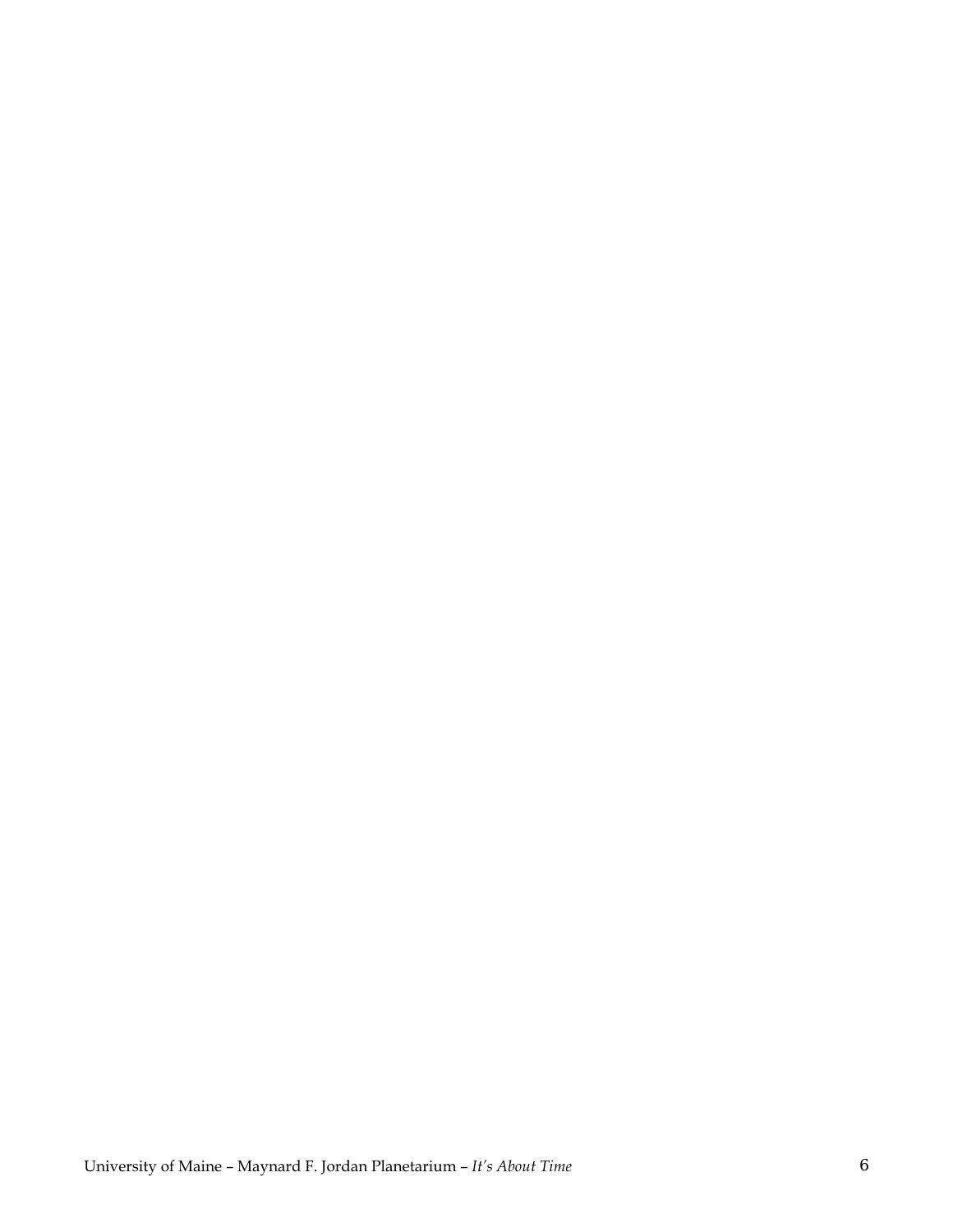

# Reasons for the Season

This lesson is part of the Sixth Grade Science Teacher Resource Book (TRB3) http://www.usoe.org/curr/science/core/6th/TRB6/.

Author: Utah LessonPlans

Additional Resources: Alan Gould, Carolyn Willard and Stephen Pompea. The Real Reasons for Seasons Sun-Earth Connections. GEMS Lawrence Hall of Science, University of Berkeley, CA, 2002.

#### Objectives and State of Maine Learning Results Performance Indicators:

- 1. Learners will be able to identify basic informal fallacies in arguments. (5-8. Science and Technology. K. #3)
- 2. Learners will be able to communicate effectively using scientific language and reasoning. (3-4. Science and Technology. L. #1 )
- 3. Learners will demonstrate awareness of social and historical aspects of science. (5-8. Science and Technology. M. #1.)
- 4. Learners will be able to examine the ways people form generalizations. (5-8. Science and Technology. K. #1.)

#### The General Idea:

 In this activity students will learn how Earth's axis of rotation affects the angle of sunlight and the length of day. Students will first learn the relationship between the height of a light source and the length of the shadow cast by an object in the path of the light source. They will record shadow lengths to infer changes in the sun's angle over at least a 3-month period. They will also record the high temperatures on the days where shadow lengths are recorded. Finally, students will compare day length with the high temperatures.

#### Getting Ready:

Describe the relationship between the tilt of Earth's axis and its yearly orbit around the sun.

#### What You Need:

- " Season Survey ", 2-3 copies per student
- meter sticks or measuring tapes
- lamp or flashlight
- dark room
- outdoor thermometer (a minimum/maximum thermometer would be ideal)
- graphing paper
- sunrise/sunset and temperature dates for the State of Maine (http://www.erh.noaa.gov/er/gyx/index.php)

#### What to Do:

- 1. Give each student 2 or more copies of the "Season Survey." Have each student complete a copy of the survey. Have them ask a family member or friend (not a member of the class) to complete the other(s). When all the surveys have been completed, together as a class, tally the number of responses for each answer choice for each survey question. Discuss with the class to determine which answers are correct. If a particular answer had the highest number of responses, does that mean that it is the correct answer? Explain that historically the majority of people have believed incorrect ideas. Ask if they can think of any examples? (Earth is flat; Earth is center of the universe) Explain that the best way to find out the correct answers is to research the problem. This will be done by making observations and by learning what other scientists have discovered.
- 2. In a darkened room have a student hold a meter stick upright where everyone will be able to see the shadow. Move the lamp or flashlight up and down to show that when the light source is high, the shadow cast by the meter stick is short. When the light source is low, the shadow is long. Have another student sit near the meter stick and have them point to the light source with their extended arm. The angle of the student 's arm is large when the light source is high and smaller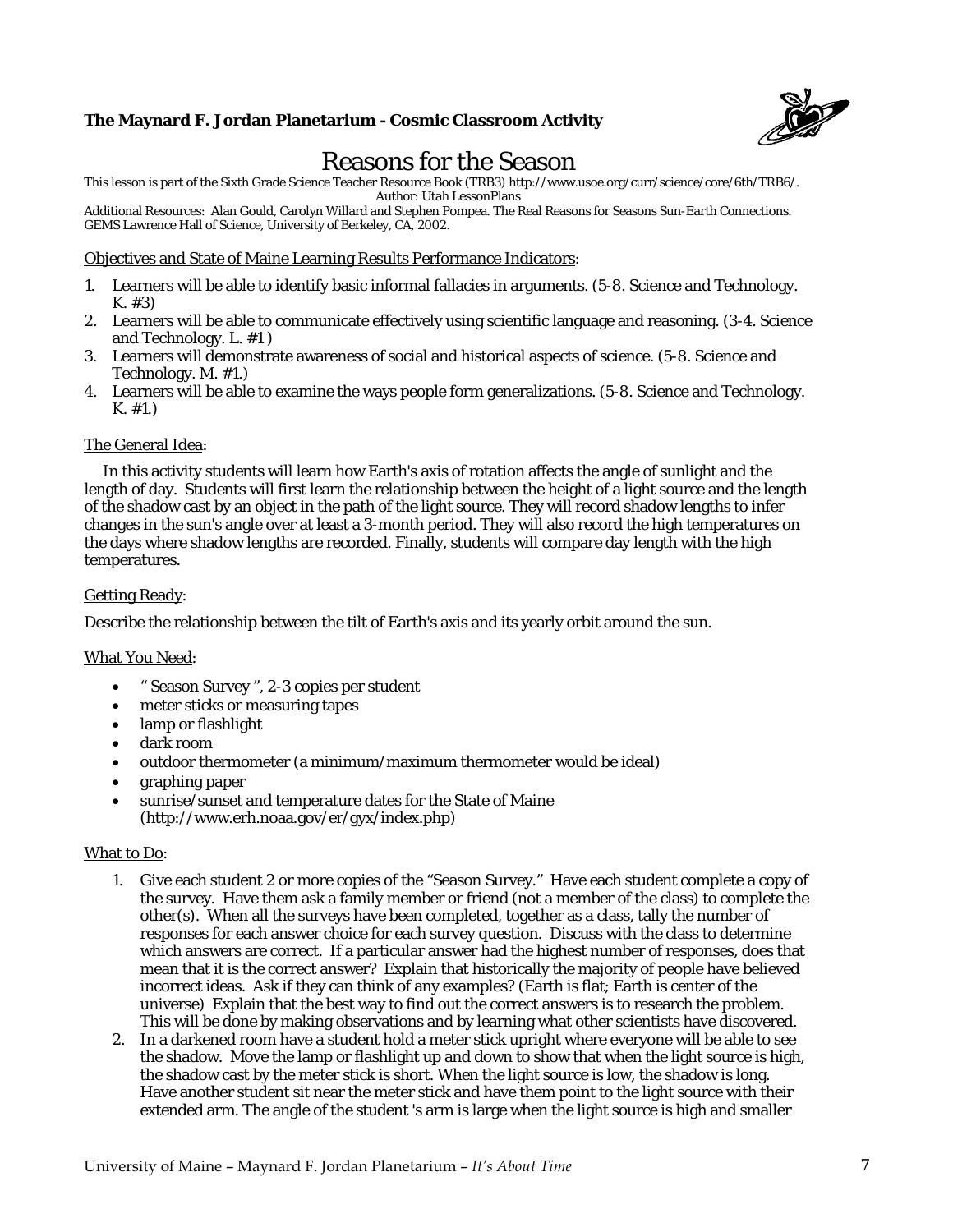when the light source is low.

[Sun Shadow Observations - WARNING! - Never look directly at the sun! ]

- 3. Begin shadow measurements on a sunny day. Select a straight up and down object on the school grounds such as a flagpole, tetherball pole, or basketball standard. Choose a time of day when students will be able to consistently make measurements (perhaps a recess break). It is very important that the shadow be measured at the same time of day each time it is measured. With the whole class watching, demonstrate how to measure the shadow cast by the object. It is also important that it is measured consistently each time. Before going outside to measure, decide on a format for keeping track of the records in student science journals. Have students record the date, time and length of the shadow in their science journals.
- 4. Arrange for an outdoor thermometer to be placed outside your classroom (not in direct sunlight). Have students record the high temperature for the days they observe the sun's shadow. You will need to work out a system for finding the high reading. Thermometers are available with a remote sensor so they could be read inside. Or, if you use a minimum/maximum thermometer it will automatically register the high (and low) temperature each day. An alternative to tracking and recording the actual temperatures is to find and record the official weather temperatures in the newspaper or on the Internet.
- 5. Continue to make observations with the whole class for about a week. Little change will be noticed, but it will set the pattern for further observations.
- 6. Organize the class in teams of two or three to continue making observations. Arrange a schedule for the class observations and a method for sharing information with other class members. Continue to make records for a period of at least 3 months. Ideally it would be best to keep records through the school year so students could see the seasonal changes.
- 7. Periodically discuss with your class what is happening to the length of the shadow. Have them note what is happening to the amount of daylight. This is a good time to discuss sunrise and sunset times. Discuss why this is happening. Be sure students know that Earth's axis of rotation is the reason for the sun's changing position in the sky.
- 8. Have students calculate the length of daylight for two days each month. Or you may have students gather information from newspaper or Internet sources or from class observations.
- 9. After sufficient data is collected, organize students in small groups to make the following series of graphs: a graph showing the shadow changes, a graph showing temperature highs, and a graph showing length of daylight. Compare the similarities and differences of the three graphs. Students may notice that the coldest days are not the days with the shortest shadow or the least amount of daylight. Help them understand that one reason for this discrepancy is because the materials Earth is made of take time to cool and warm.

#### Extra Activities:

- Students locate and use Internet sources to keep track of sunrises and sunsets and daily temperatures.
- Have students make two or three graphs on the same graph paper to show comparisons.
- Use this demonstration to show students how water heats and cools relatively slowly. Fill a pan with water and place it on a hot plate, turned on high. Help students notice that the pan heats up quickly, but the water does not. Monitor the temperature of the water throughout the experiment. Turn the hot plate down slightly to medium-high. Observe whether the water becomes immediately cooler. It does not. Actually the water temperature may go up. The water temperature does not respond quickly to temperature changes. Relate this to how the earth's surface (3/4 water) does not heat up or cool down immediately.

Assessment Plan:

- Refer to the original survey students took at the beginning of the unit. Have them take the survey again. Discuss the correct answers.
- Have students choose one misconception about the way people erroneously think about the seasons and write why the misconception is false and what the correct answer is.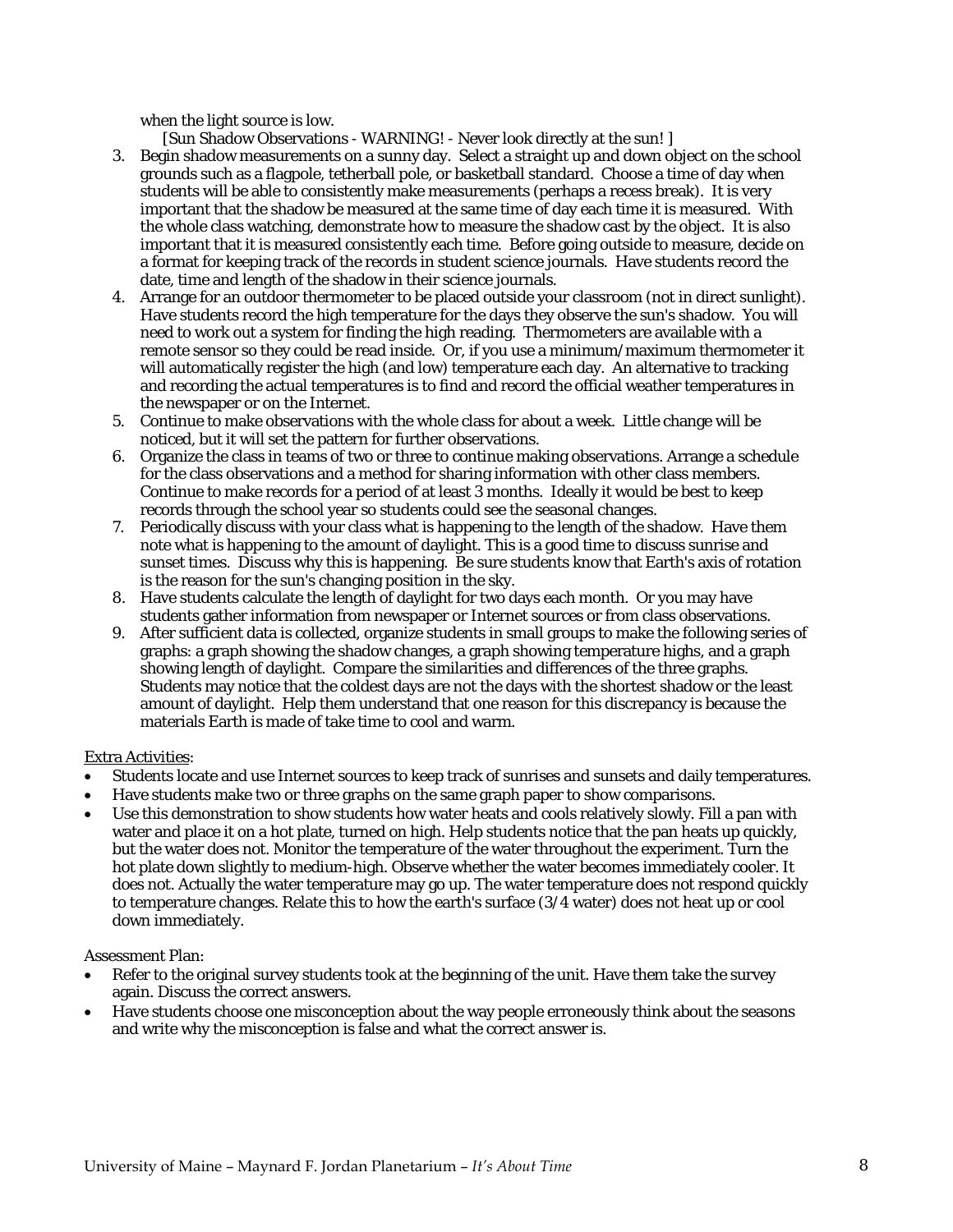

# The Four Seasons

http://www.sciencenetlinks.com/lessons.cfm?BenchmarkID=4&DocID=256

Objectives and State of Maine Learning Results Performance Indicators:

- 1. Learners will be able to demonstrate how the earth's tilt on its axis results in the seasons.(5-8. Science and Technology. F. #1)
- 2. Learners will be able to trace the sources of earth's heat and light energy to the sun. (3-4. Science and Technology. G. #2)
- 3. Learners will be able to describe the earth's rotation on its axis and its revolution around the sun. (3-4. Science and Technology. G. #3)

#### Purpose:

To understand that it is the tilt of earth's axis that causes the seasons.

#### The General Idea:

From their earth studies in grades 3 through 5, students have learned about earth itself and earth in relation to the sun. Students should understand that earth is on an axis and rotates (resulting in night and day) and that earth takes about a year to orbit the sun. More specifically, students should "reasonably understand the relative size, motion, and distance of the sun, moon and the earth," or they will face a great challenge in understanding the phenomena of seasons.(*Benchmarks for Science Literacy,* p. 335- 336 (http://www.project2061.org/tools/benchol/ch15/findings.htm.)

 There is a common misconception of people of all ages regarding the seasons, and that is the notion that earth heats up because it is nearer to the sun. Though earth does make an elliptical orbit around the sun, it is not the distance that causes the seasons, it is the tilt of earth's axis that results in the seasons: sunlight hits different latitudes at different angles at different times of year

#### What You Need:

- Misconceptions About the Seasons worksheet
- Four Seasons Mission sheet
- Cosmic Map (unmarked section)
- Materials to demonstrate earth orbiting the sun. We recommend that you use an apple for the earth and poke a pencil through it to show the axis. A large ball is needed for the sun, and the bigger it is, the better. You can also use other materials. For example, clay works to make an earth and you can use a basketball for the sun (just remind students that the sun in proportion is much, much bigger than the earth).
- Chart Paper
- Magic Markers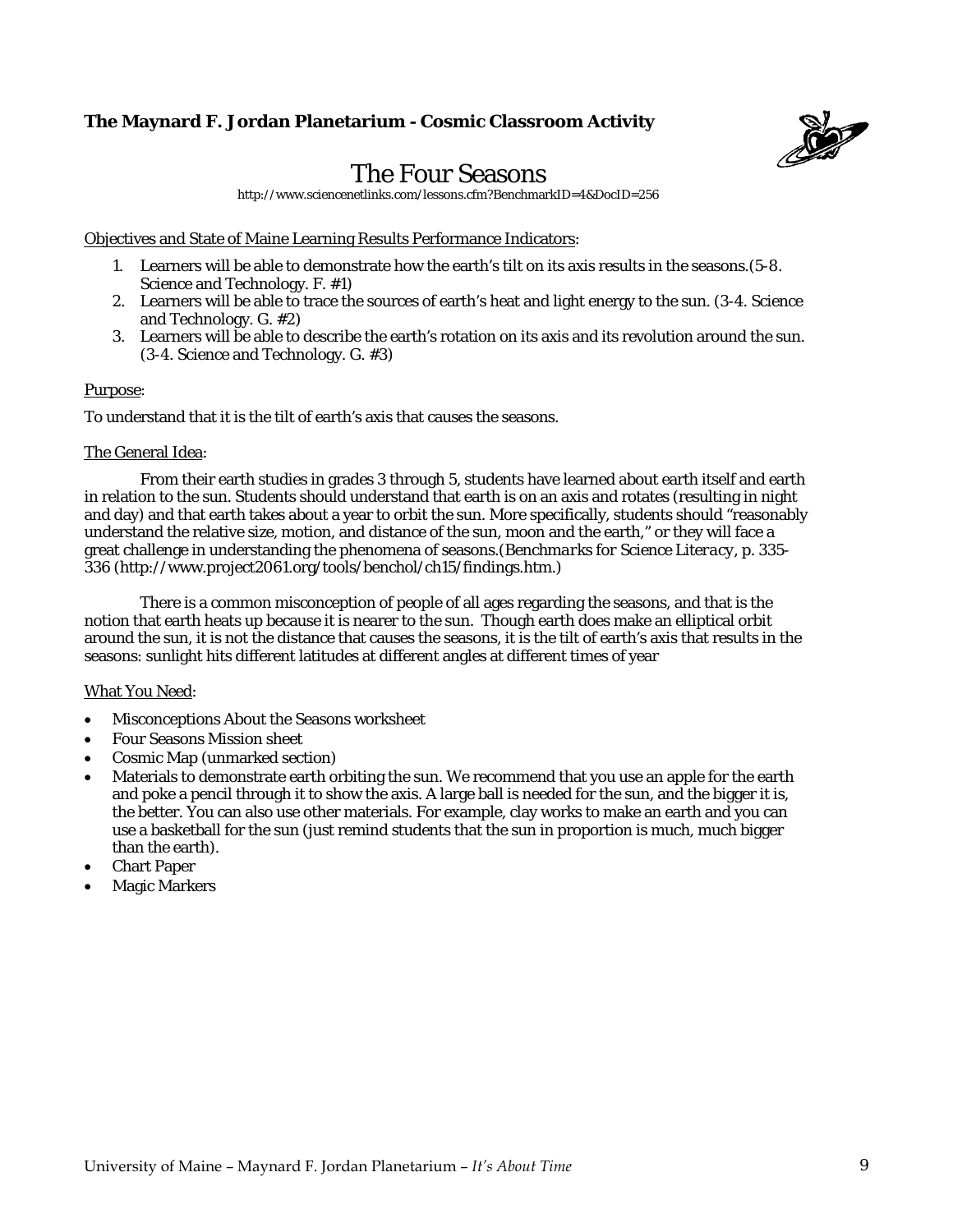#### What to Do:

The following questions will help you ascertain what your students think about how the seasons occur. Ask students the following questions and write their answers on chart paper. Save the chart paper so that you can review these answers later and allow students an opportunity to revise them.

- 1. What are our seasons like? (These answers will of course depend on where you live. Be sure students explore weather changes and the difference in length of day when answering this question.)
- 2. What are seasons like in other parts of the world? (Students may know that some parts of the world are warmer or colder. They may also know that some places are in darkness for most of the winter.)
- 3. What do you think causes the seasons? (Students may come up with all sorts of suggestions, some of which may be wrong. Do not confirm or criticize their ideas, but ask them to elaborate, or reason out their ideas.

#### Activity One:

Begin the lesson with a brief reading of the "Four Season Mission". After they finish reading, ask the following question:

 If you are earth, as you orbited the sun, were you always in the same relation to the sun? (Clearly, the answer is no, but if students did not recognize this, have one pair do the exercise again. Have the "earth" student stop at various places and ask if she is facing the sun the same way.)

This exercise should help students visualize that the axis is always pointed in the same direction. It is not exactly analogous to earth orbiting the sun, however, because it doesn't directly demonstrate how earth's axis, in conjunction with the annual orbit, changes earth's relation to the sun.

For instance, it is important for students to understand that the Northern Hemisphere "leans" toward the sun during part of the year resulting in more intense sunlight in that area of earth. During another part of the year it leans away, resulting in less intense sunlight and cooler weather.

#### Activity Two:

The next exercise will demonstrate visually the "tilt" of earth and how different areas receive more intense sunlight throughout the year.

Put a large ball on a desk. Hold up an apple, stem facing up, and draw the equator with a marker explaining as you go along. Now poke a pencil all the way through the apple from top to bottom and explain that the top (where the stem comes out) is in the area of the Northern Hemisphere.

#### Ask students:

If the earth is tilted on its axis how should I tilt the earth (apple)?

Now, with your earth (apple) tilted properly, be sure to keep the pencil pointed in the same direction as you start to walk it (orbit) around the bigger ball (sun). It is easiest to keep the pencil facing toward the same wall. Do one full orbit, then do another orbit and stop at when the Northern Hemisphere is leaning toward the sun.

Ask the following questions:

- Where is the Northern Hemisphere pointed? (It is pointed toward the sun.)
- Do you think the Northern Hemisphere is warmer during this time of the year? (Yes, because sunlight is hitting it directly. Be sure that students don't think it is because that part of earth is closer to the sun.)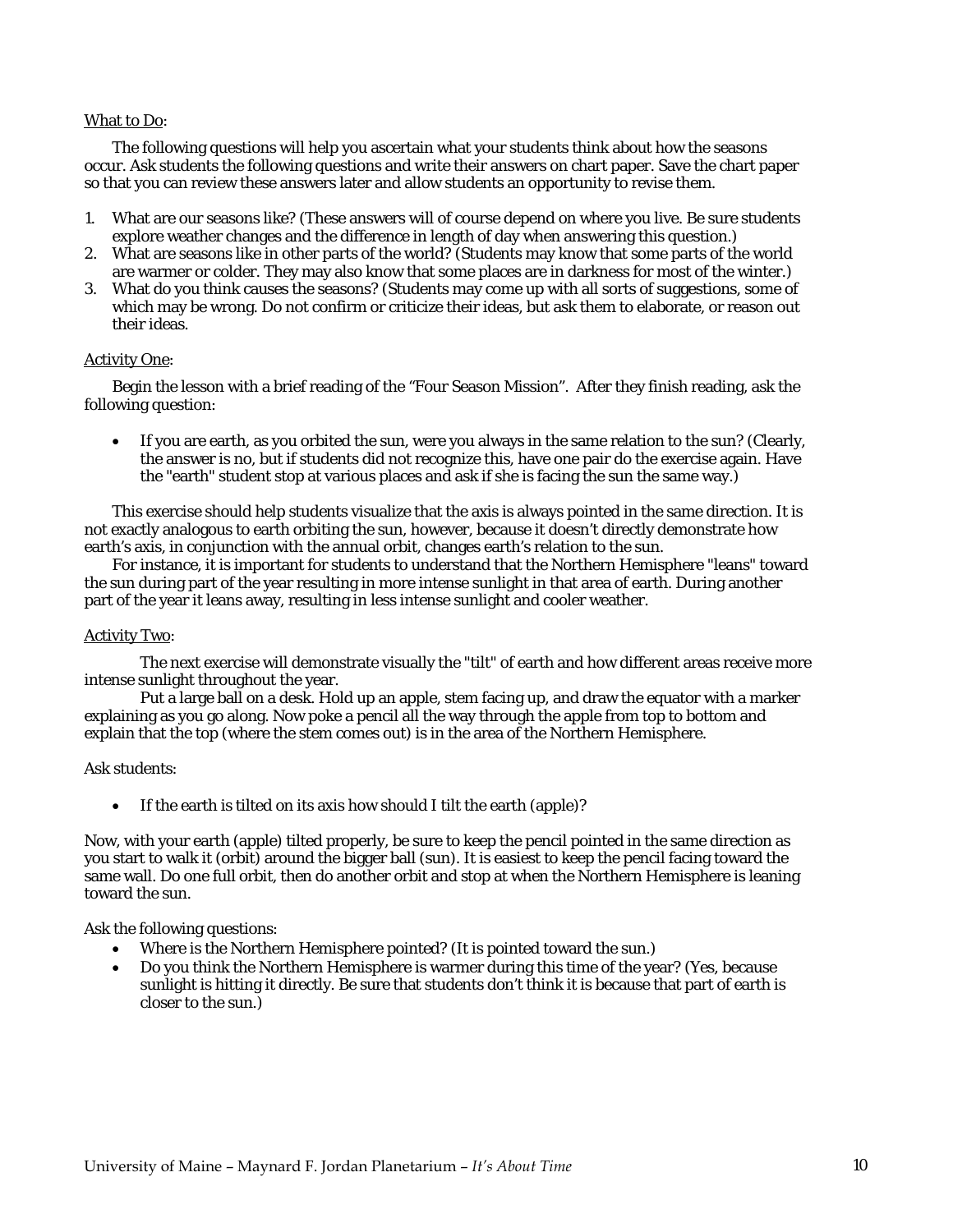Now, keep orbiting until the Northern Hemisphere is pointed away from the sun and ask the following:

- When the Northern Hemisphere points away from the sun, then what? (Now, the Northern Hemisphere gets cooler.)
- Why does the Northern Hemisphere get cooler? (Again it is important for them to realize that it is the sunlight falling less intensely that causes it to be cooler. )
- What about the Southern Hemisphere? (The Southern Hemisphere receives direct rays and is now warmer than it usually is.)

Students at this point should understand that sunlight falls more intensely on different parts of the earth throughout the year. Now, give them a sense of time. They probably know that it takes earth a year to orbit the sun, but may not have thought about it in the context of seasonal changes.

Asking this question will help students realize a complete picture of the seasons:

- How many months do you think go by between when the Northern Hemisphere receives direct rays from the sun as opposed the Southern Hemisphere? (About six months. This should bring home the idea that as the earth orbits, the seasons on different parts of the planet change. You may need to demonstrate the orbit one more time, stopping at each quarter to show that earth is in a different position in relation to the sun throughout the year.)
- Now have students do the Cosmic Map activity. This activity is a fun way to reinforce what they've just learned.

#### **Assessment**

Review students' original ideas about what causes the seasons (discussed in the Motivation). You may want to use different color markers to amend certain ideas on the chart paper, or to add new ideas. Discuss how their thoughts might have changed:

- Do you have the same ideas about why we have seasons?
- If not, what is different? (Students should recognize that they might have had misconceptions.)
- Does this make you wonder if you have ideas about other things that might not be exactly right? (Invite students to feel comfortable with the fact that they may have wrong ideas about some things, and that they should never assume they are right.)

To assess student understandings of the seasons, ask them to demonstrate with either a drawing, poster, or model how and why the seasons change. Regardless of how they demonstrate this concept, students should show that:

- the earth is tilted on an axis
- different parts of earth receive direct rays from the sun at different times of the year
- the relation of earth's hemispheres in relation to the sun are what result in different seasons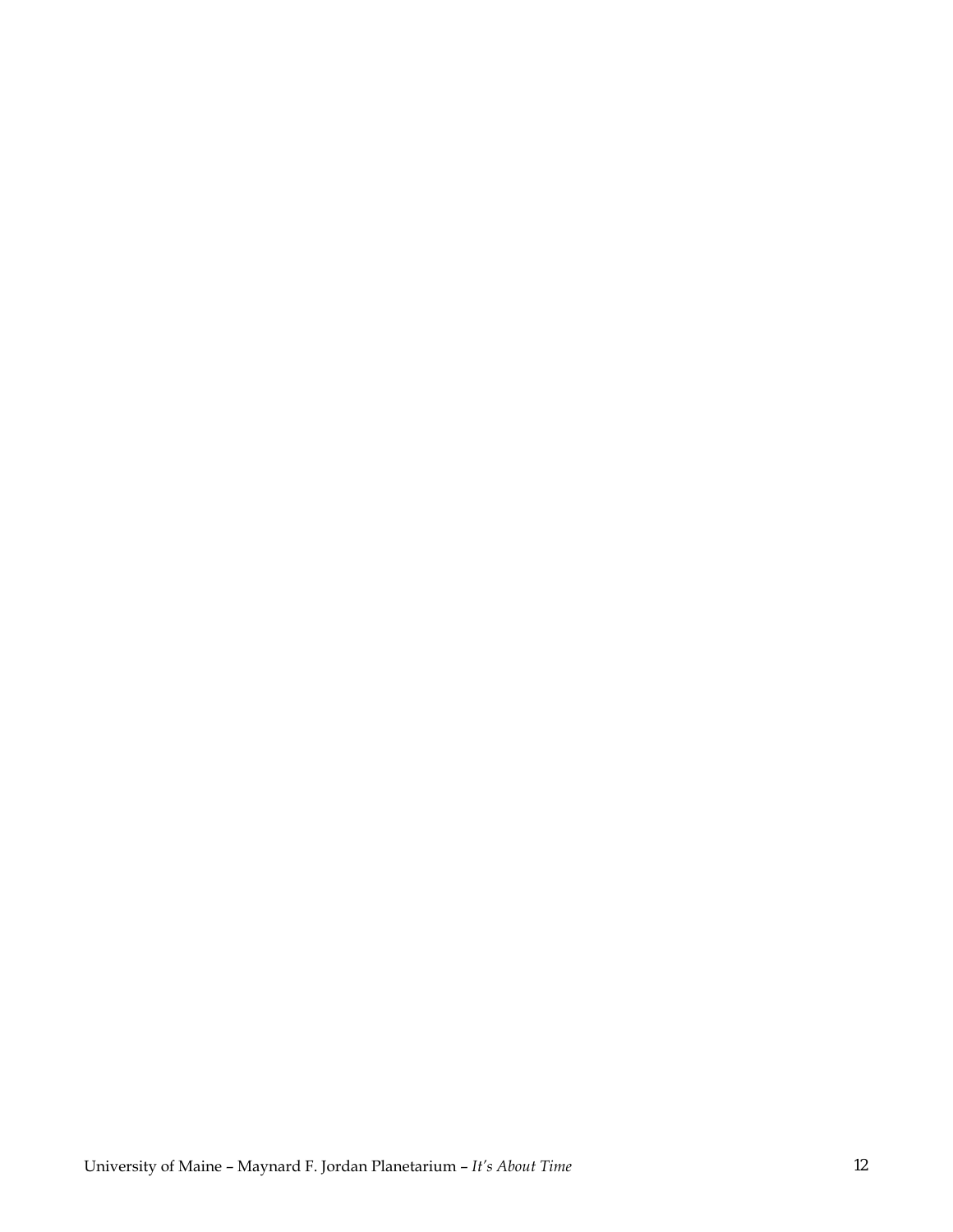

# A Planetary Day, A Planetary Year

Based on A planetary day is caused by one rotation. A planetary year is caused by a revolution, by Susan Reynolds and Onondaga-Cortland-Madison Board of Cooperative Educational Services math, Science and Technology.

Objectives and State of Maine Learning Results Performance Indicators:



- 1. Learners will be able to describe the cycle of day/night and attribute it to the turning of Earth. (3-4. Science and Technology. G. #1.) (5-8. Science and Technology. G. #5.)
- 2. Learners will be able to define rotation and explain how it causes a planetary day (3-4. Science and Technology. G. #3.)
- 3. Learners will be able to define revolution and identify a planetary year as one revolution. (3-4. Science and Technology. G. #3.)

## The General Idea:

 How do we measure a day? A year? Students often take for granted that a day has 24 hours in it and that there are 365 days in a year. But how do we determine what a day really is? Or how many days there are in a year? This activity will help students to understand that a planetary day is the amount of time that it takes for a planet to rotate once around its axis and a year is the amount of time it takes for a planet to revolve once around the Sun.

#### Getting Ready:

Set up the globe and light

What You Need:

Globe Small piece of clay Light



#### What To Do:

- 1. Using the globe, place a piece of clay on your state
- 2. Shine the light on the globe
- 3. Slowly rotate the globe from west to east

#### What To Discuss:

- 1. What does it represent when our state faces the light?
- 2. What does it represent when our state faces away from the light?
- 3. How long does this combination of daytime and nighttime take on Earth?
- 4. What do we call a 24-hour period on the planet Earth?
- 5. If this 24-hour period is called an Earth day, what would a day on Jupiter be called? On Mars? (Jupiter day, Mars day)
- 6. How might we name a day so that we could talk about a day on any planet? (a planetary day, one rotation around a planets axis causes one planetary day no matter which planet you are on.)

#### What To Do:

- 1. Using the light to represent the Sun, walk around the light carrying the globe to represent revolution.
- 2. You can also spin the globe as you walk so that students can see the difference between the rotation and the revolution of the Earth.

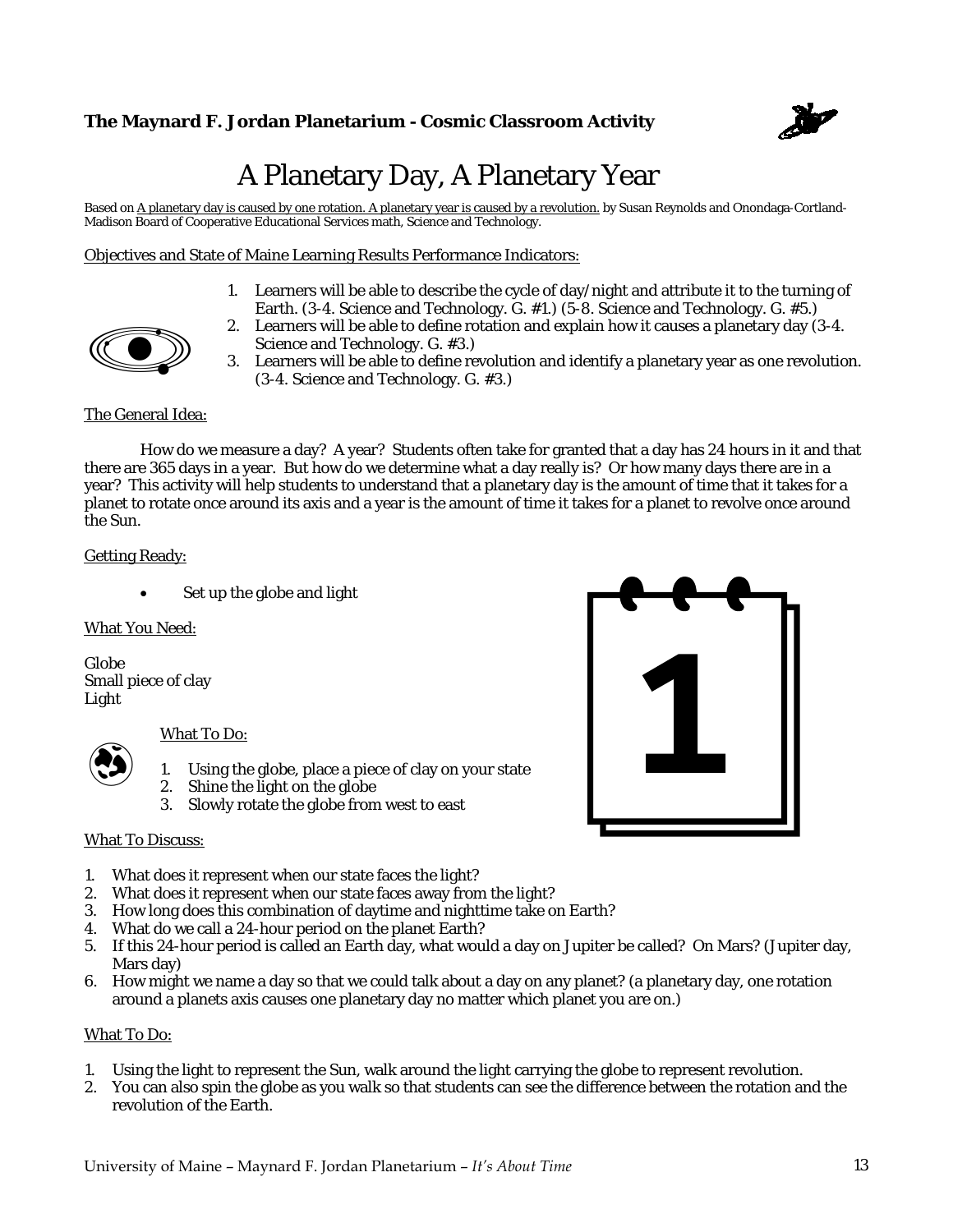## What To Discuss:



- 1. How long does it take for the Earth to revolve once around the Sun?
- 2. How many days are there in a year?
- 3. One revolution of the Earth around the Sun equals one Earth Year. If we were talking about any planet what would you call one revolution? (a planetary year).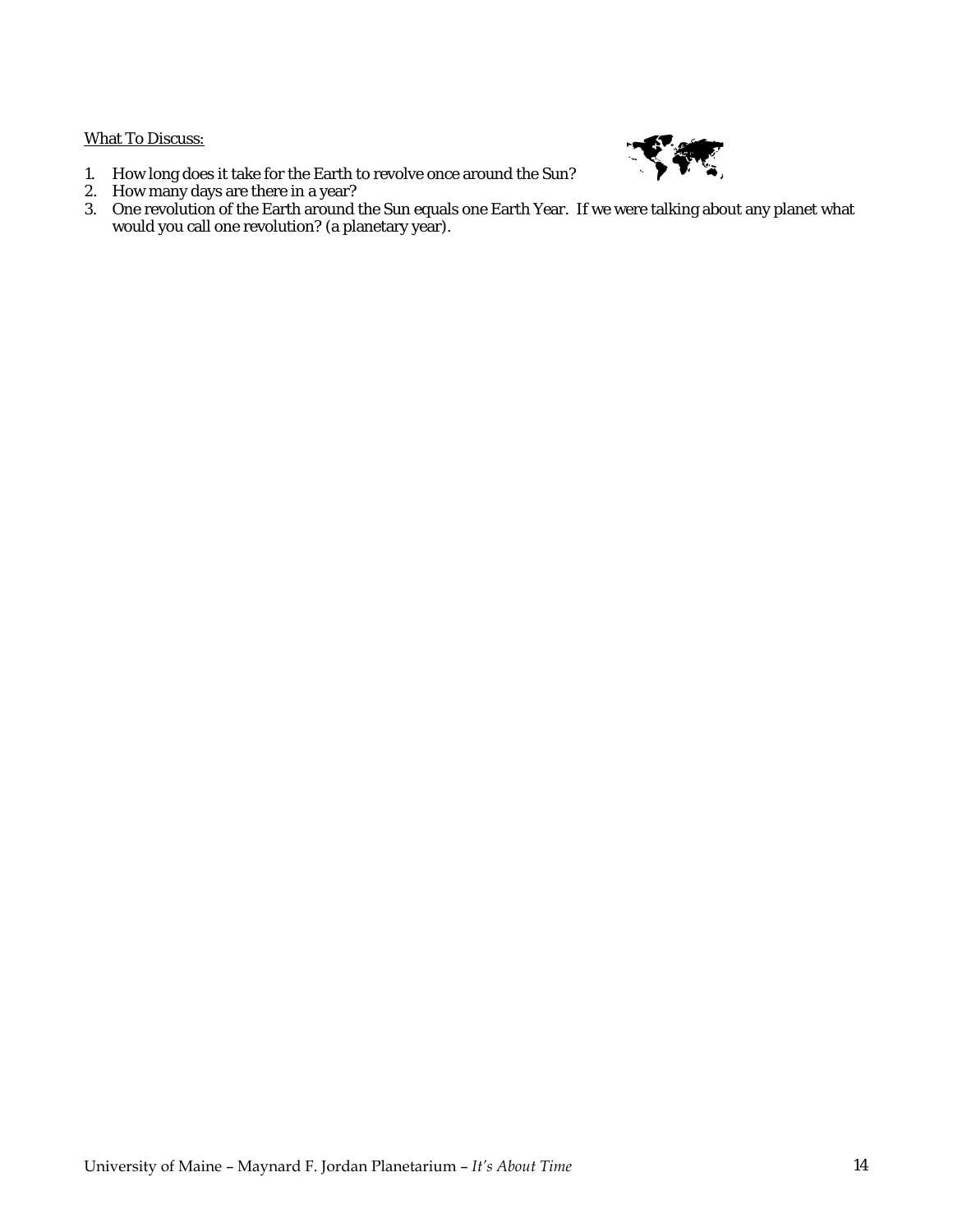

 $\star$ 

# Light Years

Based on Large distances in space are measured in light years. by Susan Reynolds and Onondaga-Cortland-Madison Board of Cooperative Educational Services math, Science and Technology.

Objectives and State of Maine Learning Results Performance Indicators:

- 1. Learners will be able to define the term light year (5-8. Science and Technology. G. #3.) (Secondary. Science and Technology. G. #3)
- 2. Learners will be able to explain the distances of some stars close to our solar system (5-8. Science and Technology. G. #1.)

#### The General Idea:

 Ever wonder why scientists felt the need to develop a new measure for distance? Last night, if it was clear, you might have seen the group of stars known as the Big Dipper. The closest of those stars is approximately 432 trillion miles away. Because of these vast distances, scientists created a new unit of measure called the light year.

#### Getting Ready:

Have students review place value into the trillions

#### What You Need:

Copies of light years work sheet

#### What To Do:

- 1. Define the speed of light (180,000 miles per second)
- 2. Using multiplication, show how far light travels in one year
- 3. Given the mileage from the Earth to the Sun (93 million miles, also known as an Astronomical Unit or AU) have student compute the time light would need to travel from the Sun to Earth

#### What To Discuss:

- 1. If the Sun were to suddenly change color, how long until we would know?
- 2. If we look at objects deep in space tonight, what are we really observing? (the objects as they appeared in the past).
- 3. If a star is located 10 light years away from Earth, what is its distance from Earth in miles?

#### What To Do:

1. Hand out the Light Years worksheet for students to complete on their own, in groups, or as homework.

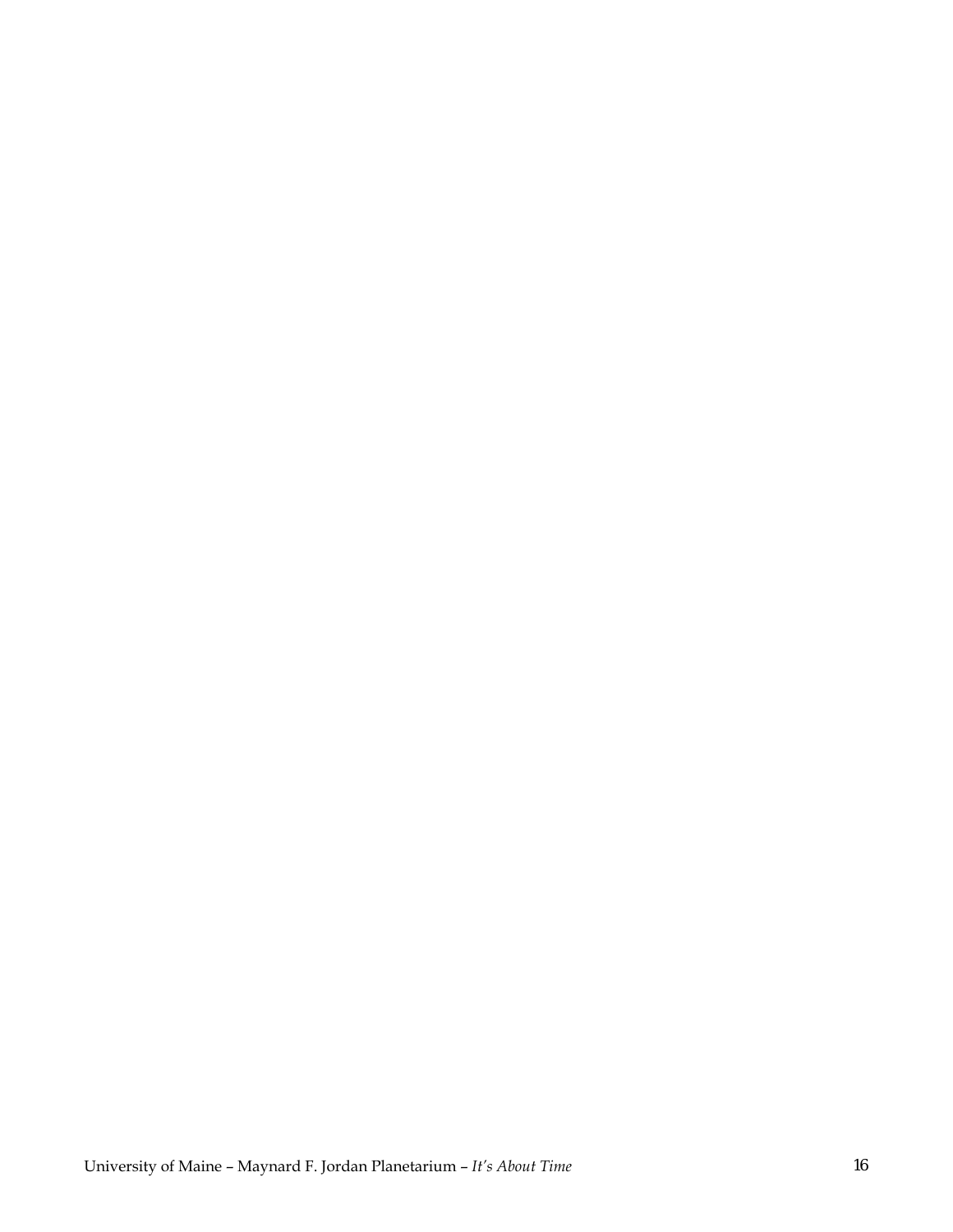

# Making a Star Clock

Objectives and State of Maine Learning Result Performance Indicators:

- 1. Learners will be able to tell time by the stars using a Star Clock
- 2. Learners will be able to observe the motion of the stars as the Earth rotates (3-4. Science and Technology. G. #3.)

#### The General Idea:

 The shimmering stars high in the sky is a beautiful and familiar sight. But did you know that you can tell time by observing their trip around the Earth? By using a Star Clock you can determine the time of night by comparing the stars to the position of the horizon. This activity, and subsequent uses of the Star Clock, will help student to recognize the constellations and their changing locations in the night sky.

 $(P(P) \oplus Q) \oplus (P) \oplus (P) \oplus Q) \oplus (P) \oplus (P) \oplus Q$ 

#### Getting Ready:

• Photocopy both Star Clock worksheets

#### What You Need:

A photocopy of both Star Clock worksheets for each student A brass paper fastener for each student

#### What To Do:

- 4. Hand out copies of the Star Clock worksheet to each student.
- 5. For a sturdy clock, either print on heavy paper or glue Circle A and Circle B to cardboard before cutting.
- 6. Using sharp scissors, cut out Circle A and the small window inside it labeled "CUT", and Circle B.
- 7. Push a paper fastener through the North Star on Circle A and the dot in the center of Circle B.
- 8. To use your Star Clock, choose a clear and starry night to test it.
- 9. Allow time for your eyes to adapt to the darkness.
- 10. Face North and locate the Big Dipper.
- 11. Hold the Star Clock in front of you so that the present month in on the top of the clock.
- 12. Rotate the STAR WHEEL so that the Big Dipper is in the same position as it is in the sky.
- 13. Read the time in the window of the star wheel.

#### What To Discuss:



- 1. How does the star clock work?
- 2. Why are the stars in different places at different times of the year?
- 3. How is it possible that we can see some constellations every night (circumpolar constellations) and other constellations seem to come and go with the seasons?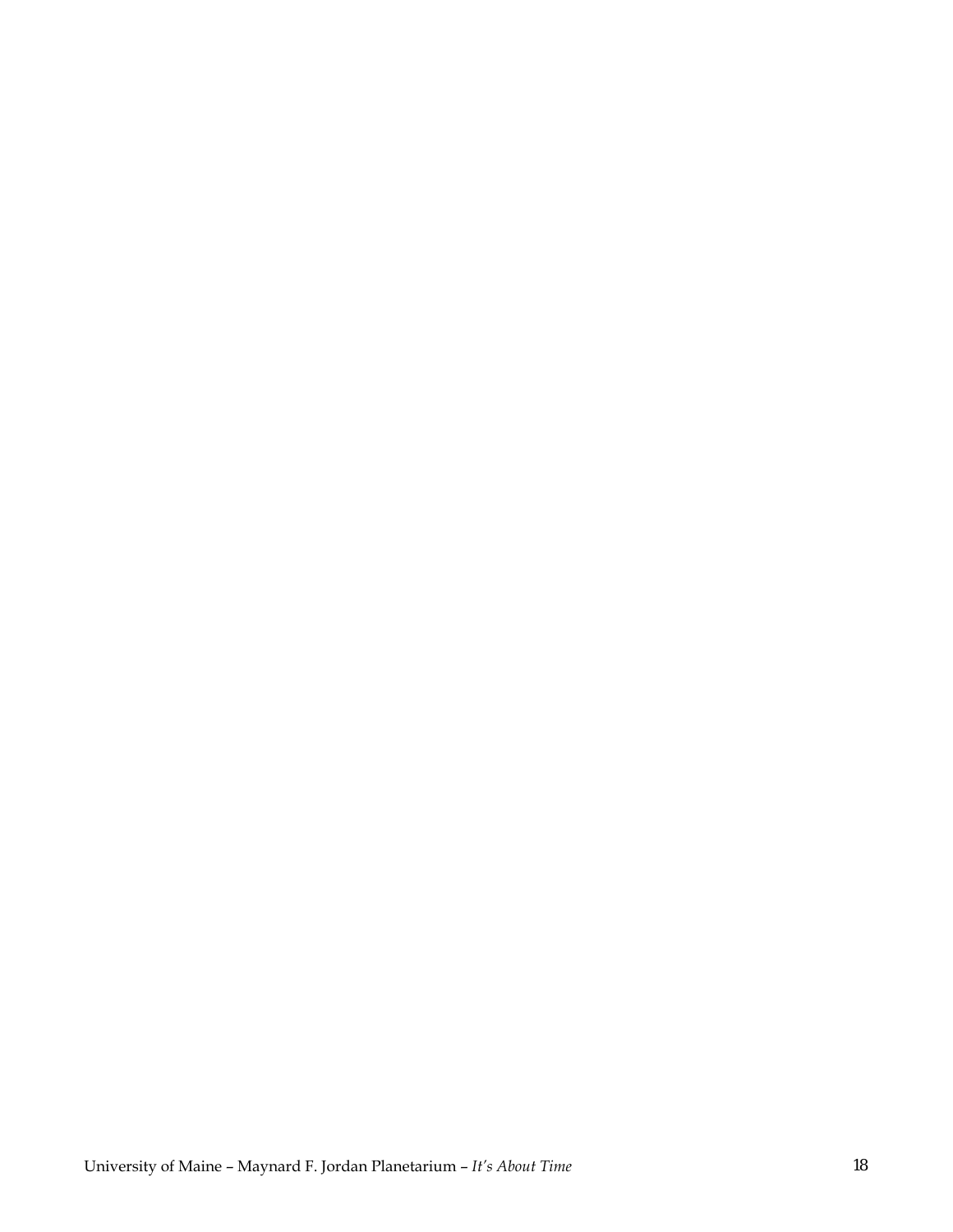

# Telling Time by the Phases of the Moon

Objectives and State of Maine Learning Results Performance Indicators:

3. Learners will be able to tell time by the phase and position of the moon using a Moon Phaser (3-4. Science and Technology. G. #4.) (5-8. Science and Technology. G. #5.)

### The General Idea:



The silvery moon high in the sky is a beautiful and familiar sight. But did you know that the moon actually follows a very ridged pattern in its trip around the Earth? By using a Moon Phaser you can determine the time of day by comparing the sun and the moon positions. This activity, and subsequent uses of the Moon Phaser, will help student to recognize the moon's repetitive path around the Earth.

#### Getting Ready:

- Make photocopies of the attached Moon Phaser pattern
- It's good to do this activity on a day when the moon is visible during the school day

#### What You Need:

A copy of the Moon Phaser Pattern for each student Scissors for each student A hole punch A paper fastener for each student

#### What To Do:

- 1. Hand out a copy of the Moon Phaser Pattern to each student 2. Have the students cut out both parts of the Moon Phaser and punch a hole in the appropriate place on each piece.  $\bigcirc$  $\bigcirc$ 
	- 3. Connect the two pieces with a brass paper fastener (with the Horizon Card on top).
- 4. When the students are finished making their Moon Phasers, take the class outside to a place where the moon is viable.  $\bullet$
- 5. Hold the moon Phaser so that the half circle Horizon Card has the word HORIZON right side up.  $O$  :
- 6. To find the time that a phase of the moon rises, rotate the horizon card until the desired phase is at the "E" (East). The "To the Meridian" arrow will point to the time of rising.  $\bigcirc$
- 7. To determine when the moon phase crosses the meridian (when it is at its highest point in the sky as it travels from East to West), rotate the Horizon Card until the desired phase is lined up with the "To the Meridian" arrow. Read the time pointed to by the "To the Meridian" arrow.  $\bullet$  $\bullet$
- 8. To find the time that a phase of the moon sets, rotate the Horizon Card until the desired phase is at the "W" (West). The "To the Meridian" arrow points to the time of setting for that phase.  $\mathbf{O}$ 
	- 9. To tell time by the moon's phase and sky position, locate the moon in the sky. Rotate the Horizon Card until the Moon Phaser matches the sky. Read the time that the "To the Meridian" arrow points to.

#### What To Discuss:

 $\bigcirc$ 

- 1. How is it possible to tell time by the phase and position of the moon?
- 2. What causes the phases of the moon change?
- 3. How accurate are the Moon Phasers that the class made?
- 4. Is that as accurate as they can get?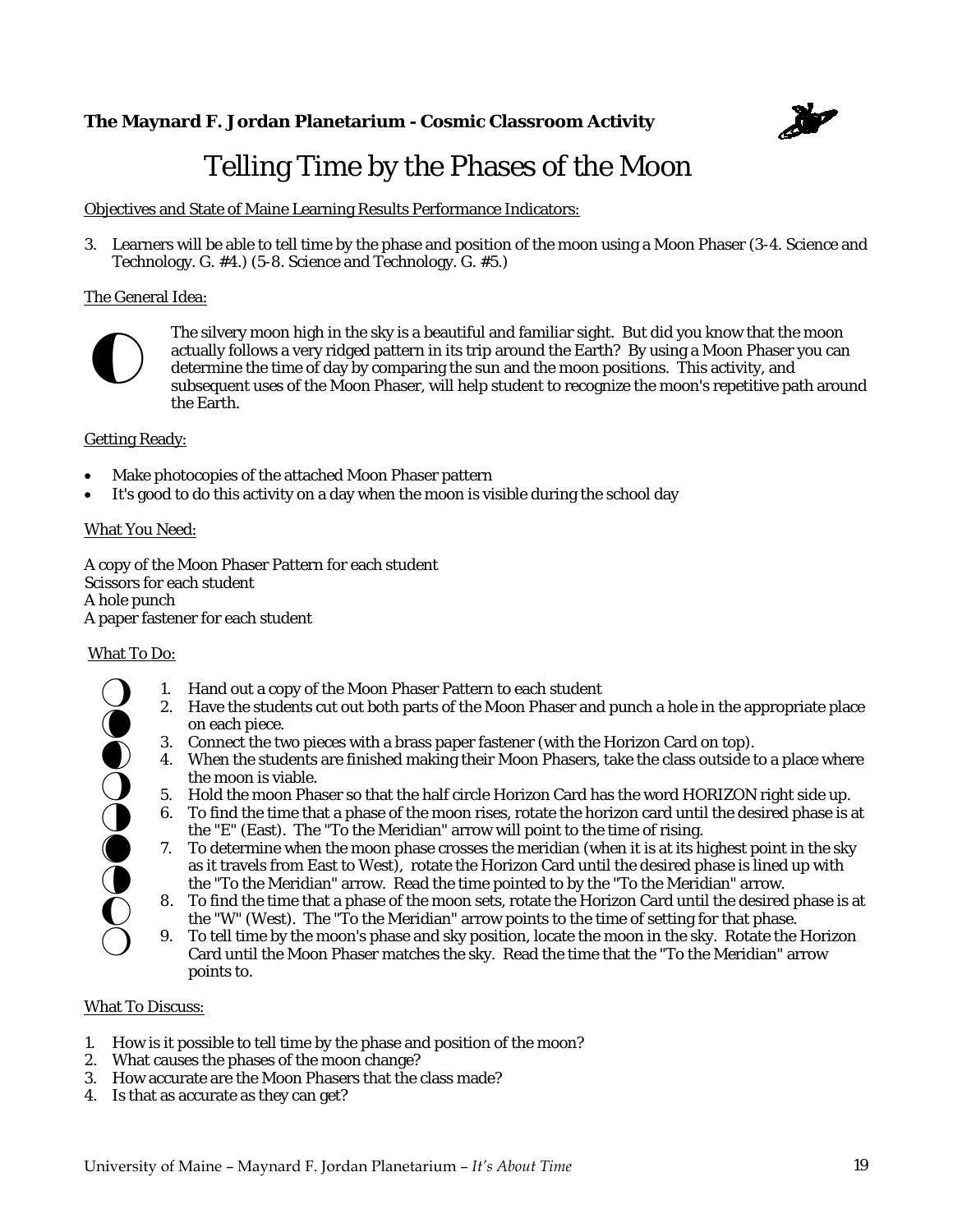5. How might the be made more accurate?

#### Continuations/Extensions:

1. The moon rises about an hour later each day as a result of the moon's orbit around the Earth and the Earth's orbit around the Sun. This means that more of the moon's surface becomes visible to us as each day passes. About seven days after the new moon the first quarter moon rises. Have students determine when the first quarter moon rises, when it sets, when it crosses the meridian, etc. You might also want to have students find out information such as where the moon will be when the sun sets, etc. You can also repeat these steps with other moon phases. Then have students look for the moon at that time on that day to see if their predictions where correct.  $\bigodot$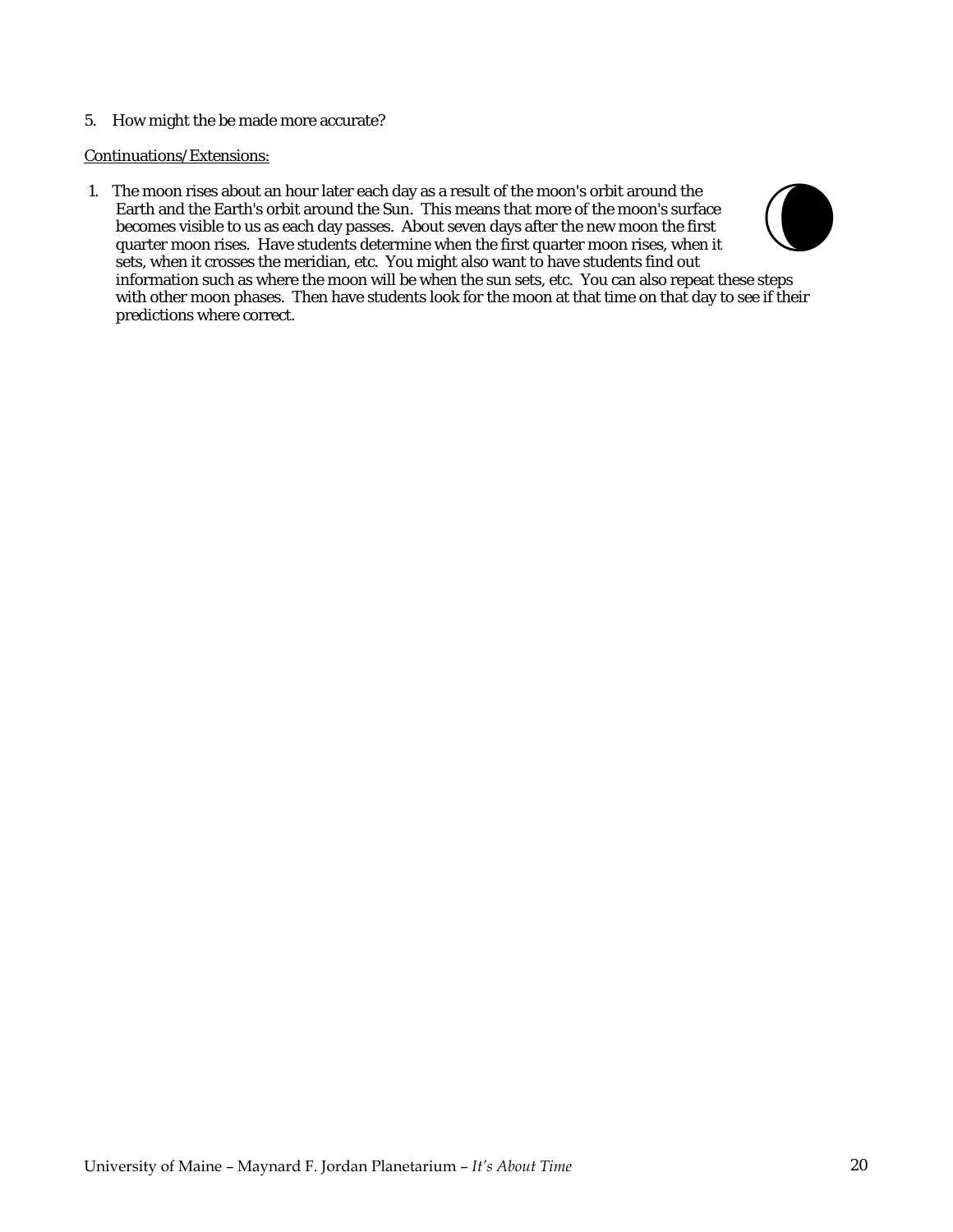# Vocabulary List

| Astronomer                       | A person who studies and contributes to the science of astronomy.                                                                                        |
|----------------------------------|----------------------------------------------------------------------------------------------------------------------------------------------------------|
| Atmosphere                       | A layer of gases that surround a body such as a planet.                                                                                                  |
| Axis                             | An imaginary straight line around which an object rotates.                                                                                               |
| <b>Black Hole</b>                | A cosmic body of extremely intense gravity from which nothing, not<br>even light, can escape.                                                            |
| Comet                            | Frozen masses of gas and dust which have a orbit through the solar system.                                                                               |
| Constellation                    | A grouping of stars, considered by humans to form a picture in the sky. Often<br>related to mythology.                                                   |
| Day                              | The time it take for a planet to make one full rotation (on Earth, 24 hours).                                                                            |
| <b>Electromagnetic Radiation</b> | A series of electromagnetic waves.                                                                                                                       |
| Galaxy                           | A cluster of stars, dust, and gas held together by gravity.                                                                                              |
| Gravity                          | The force of attraction between two objects which is influenced by the mass of two<br>objects and the distance between the two objects.                  |
| <b>Light Year</b>                | The distance that light travels in one year, approximately 6 trillion miles.                                                                             |
| Milky Way galaxy                 | large spiral galaxy consisting of several billion stars, one of which is the Sun.                                                                        |
| Moon                             | A natural satellite orbiting a planet.                                                                                                                   |
| Orbit                            | A specific path followed by a planet, satellite, etc.                                                                                                    |
| Planet                           | A massive object orbiting a star.                                                                                                                        |
| Revolution                       | The circling of a smaller object around a larger object.                                                                                                 |
| Rotation                         | The spinning of an object on its axis.                                                                                                                   |
| <b>Solar System</b>              | The system of planets, moons, and other objects revolving around a star (in our<br>case, the Sun).                                                       |
| <b>Star</b>                      | a massive, self-luminous celestial body of gas that shines by radiation derived from<br>its internal energy sources.                                     |
| Sun                              | Sol, the star that is closest to Earth and from which we get heat and light energy.                                                                      |
| <b>Time</b>                      | The measured or measurable period during which an action, event, process, or<br>condition exists, occurs or continues.                                   |
| <b>Time Dilation</b>             | In the theory of special relativity, the "slowing down" of a clock as determined by<br>an observer who is in relative motion with respect to that clock. |
| Universe                         | The vast expanse of space which contains all of the matter and energy in existence.                                                                      |
| Wormhole                         | A hypothetical structure of space-time envisioned as a long thin tunnel connecting                                                                       |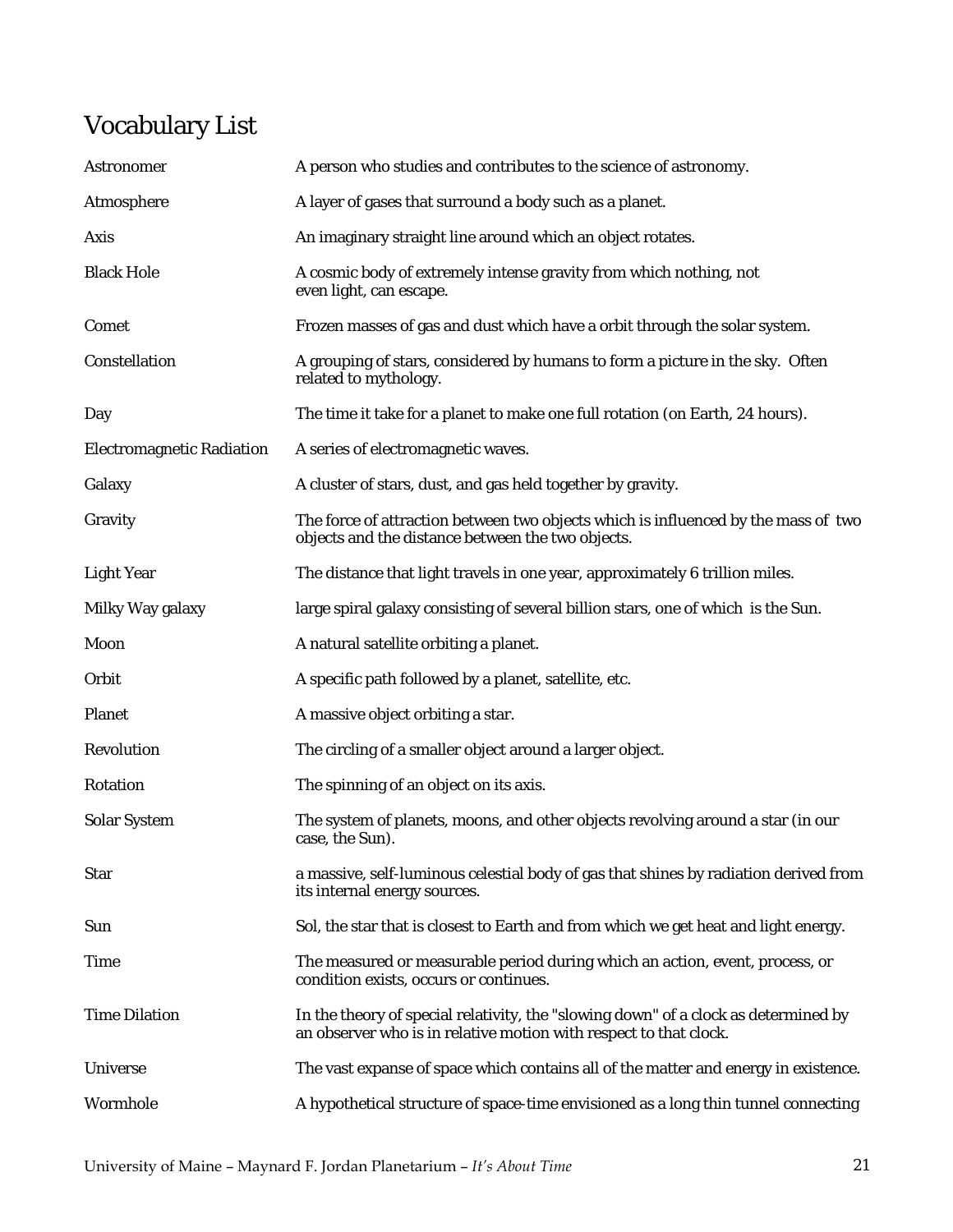points that are separated in space and time.

Year The time it take for a planet to make one full revolution around a star, in our case, the Sun (on Earth, 365.25 days).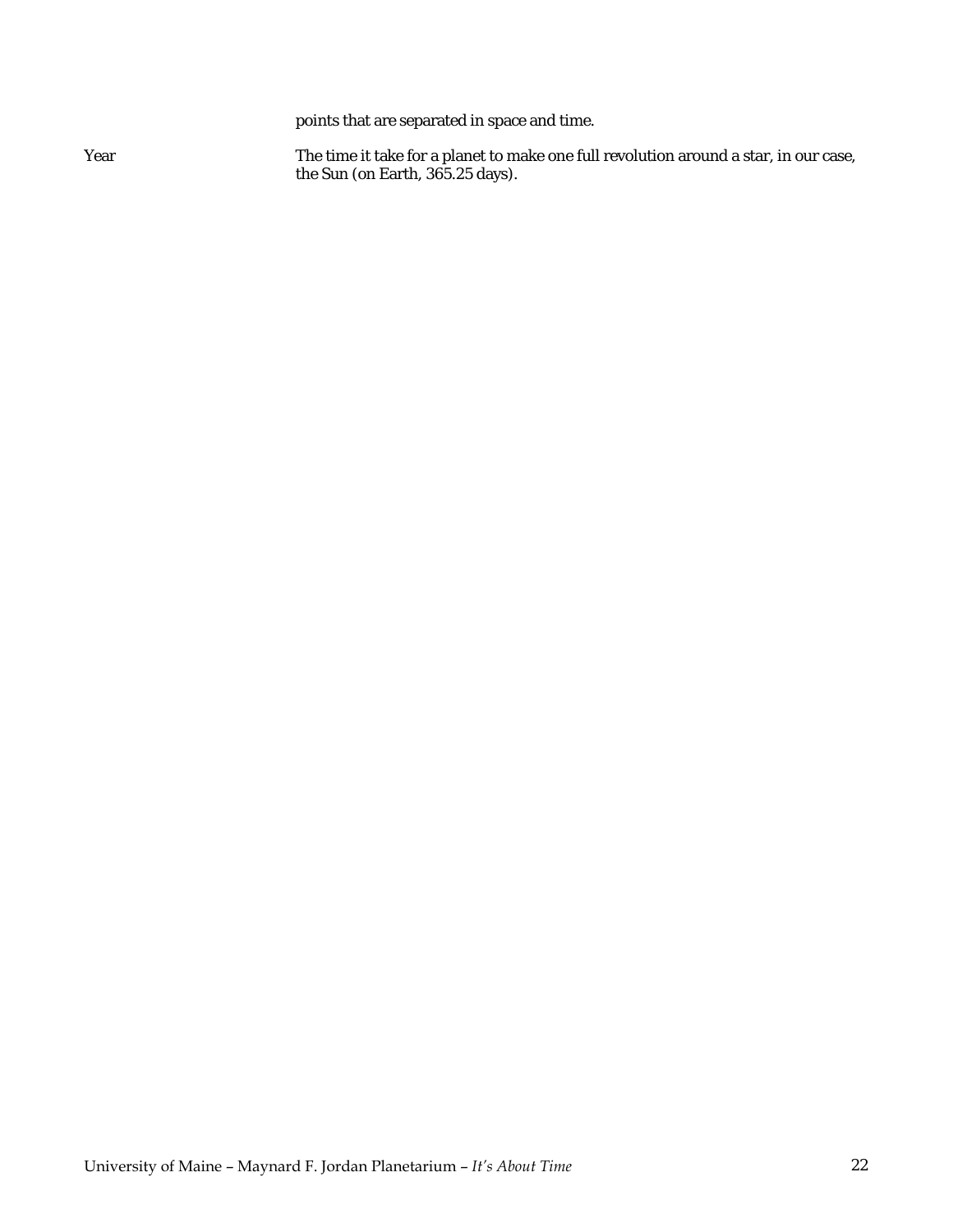# Some good books to use with It's About Time

### **Clocks!: How Time Flies**

 Aust, Siegfried. 1991, Lerner Publications. Discusses time and the invention of clocks to keep track of daily activities.

## **Keeping Time**

 Branley, Franklyn Mansfield. 1993, Houghton Mifflin. Describes the different ways in which we measure time.

## **Time**

 Walpole, Brenda. 1995, Gareth Stevens Pub. Discusses the elements of time and various ways to measure it.

### **The Millennium**

 Cohen, Daniel. 1998, Pocket Books. A compendium of information and trivia about the coming of the new millennium.

# Some good web sites to use with It's About Time

## **greenwich2000.com/time**

Information about Greenwich Mean Time from the official Greenwich 2000 web site.

#### **physics.nist.gov/time**

 A National Institute of Standards and Technology (NIST) Physics Laboratory presentation on the history of time.

#### **aa.usno.navy.mil/AA/faq/docs/millennium.html**

 The 21st Century and the 3rd Millennium - When Will They Begin? From the U. S. Naval **Observatory** 

## **www.calendarzone.com**

Examples of and essays about a wide variety of calendars

#### **www.time-travel.com**

Home page of the Time Travel Research Center

# Lessons From The World Wide Web

 Also, a wide variety of lesson plans and activities can be found on the World Wide Web. These sites are dedicated to lesson planning in a variety of subjects.

#### **cse.ssl.berkeley.edu**

The Center for Science Education at U. C. Berkeley Space Science Laboratory home page with a link to the Science Education Gateway, Lesson Plans

#### **www.outerorbit.com**

Space News' Outer Orbit home page offers links to lesson plans and other space related links.

#### **btc.montana.edu/ceres**

Maintained by the Burns Telecommunications Center, this page links to educational activities and classroom resources.

#### **www.bbc.co.uk/worldservice/science**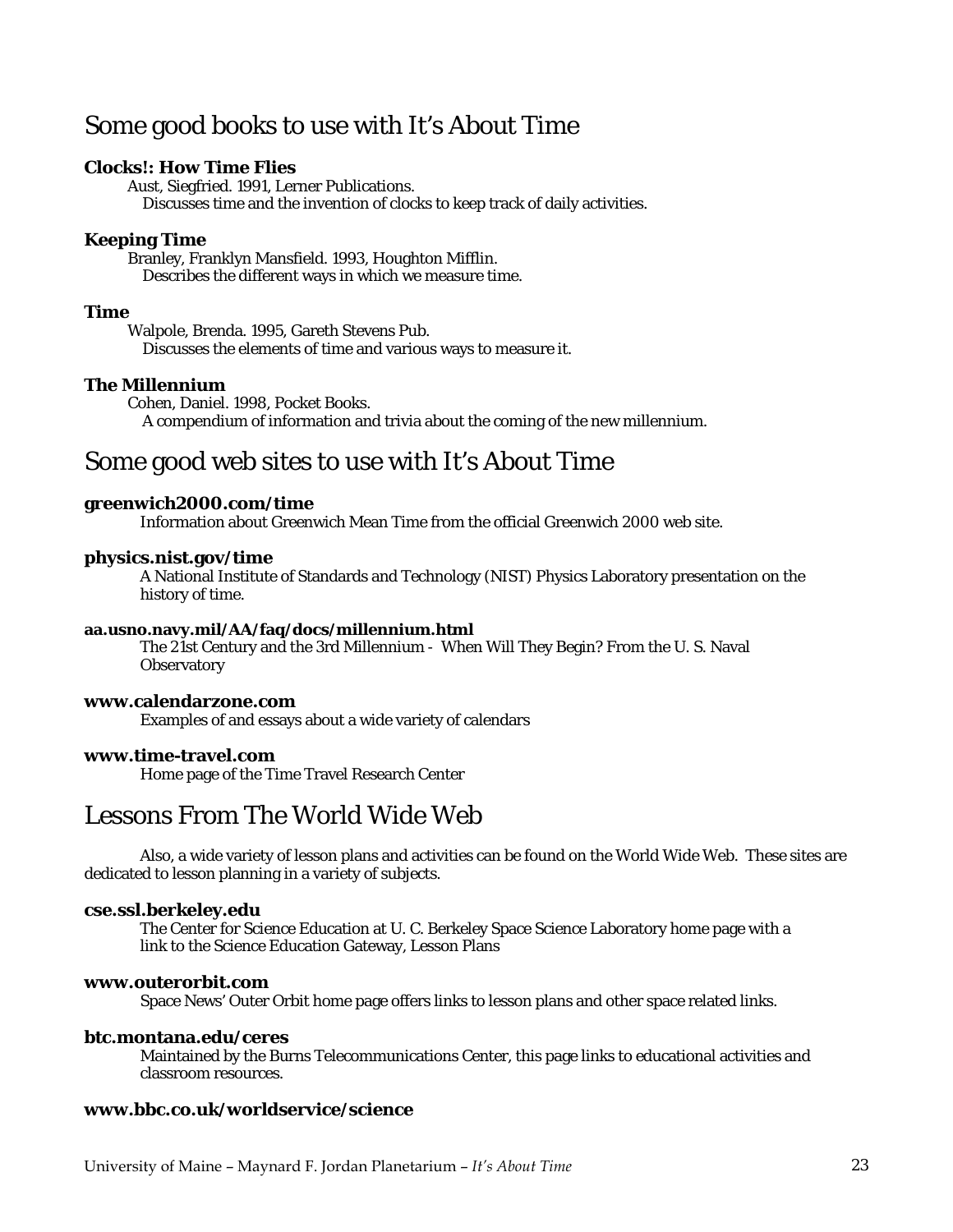The British Broadcasting Company's web site for science related material.

#### **spaceplace.jpl.nasa.gov/spacepl.htm**

This California Institute of Technology and NASA Jet Propulsion Laboratory site for kids offers information and activities .

#### **discoveryschool.com**

This Discovery Channel education site allows teachers to search for lesson plans by grade and subjects.

#### **ericir.syr.edu/Projects/Newton**

Lesson plans based of the popular PBS series, Newton's Apple

#### **www.thegateway.org**

Sponsored by The U.S. Department of Education's National Library of Education and ERIC Clearinghouse on Information & Technology, this site offers lesson plans for all subjects and all grades.

#### **www.thursdaysclassroom.com**

Lesson plans, activities, and teacher resources presented from Science@NASA

# Astronomy Web Sites Worth a Visit

## **www.ume.maine.edu/~lookup**

The Maynard F. Jordan Planetarium and Observatory home page.

#### **www.ume.maine.edu/~lookup/tgreso.htm**

The teacher resources and bibliography page on the Maynard F. Jordan Planetarium web site

#### **space.jpl.nasa.gov**

NASA's Jet Propulsion Laboratory web site

#### **emma.la.asu.edu/dsn\_solarsyst.html**

An astronomy information page compiled by Ken Edgett, Arizona State University

#### **ssd.jpl.nasa.gov**

A site about our solar system maintained by the Solar System Dynamics Group of the Jet Propulsion Laboratory.

#### **seds.lpl.arizona.edu/nineplanets/nineplanets/nineplanets.html**

A Multimedia Tour of the Solar System from the Students for the Exploration and Development of Space

#### **www.teelfamily.com/links/space.html**

Space and astronomy links for kids

#### **www.clearsail.com/astronomy.htm**

Astronomy links from the ClearSail student fun and research site

#### **www.dustbunny.com/afk**

A web site about astronomy, designed for kids, with tons of information

## **www.tcsn.net/afiner/intro.htm**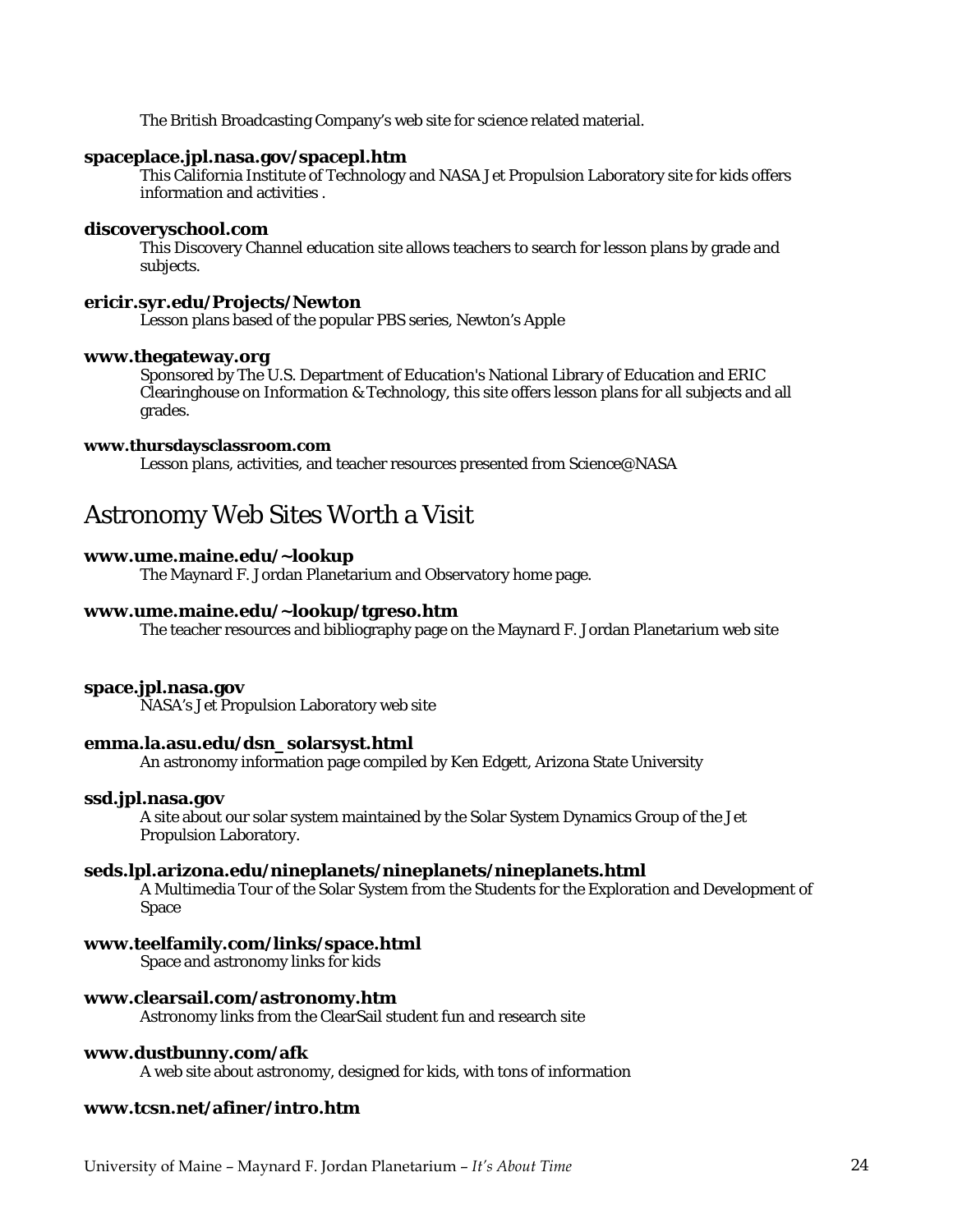A "just for kids" site about the solar system

## **hawastsoc.org**

The Hawaiian Astronomical Society's home page

#### **spaceplace.jpl.nasa.gov/spacepl.htm**

The Jet Propulsion Laboratory's web site for kids

#### **www.calacademy.org/planetarium**

Alexander F. Morrison Planetarium home page

#### **www.nss.org/askastro**

The "Ask an Astronaut" web site

#### **stardate.utexas.edu**

Learn what's going on TODAY in astronomy on the "Star Date" web page, maintained by the University of Texas' McDonald Observatory

#### **einstein.stcloudstate.edu/Dome/constellns/constlist.html**

Find out the names of each constellation and the stories behind those names

The Maynard F. Jordan Planetarium does not guaranty that the information given on the above web sites to be accurate, accessible, or appropriate for students.